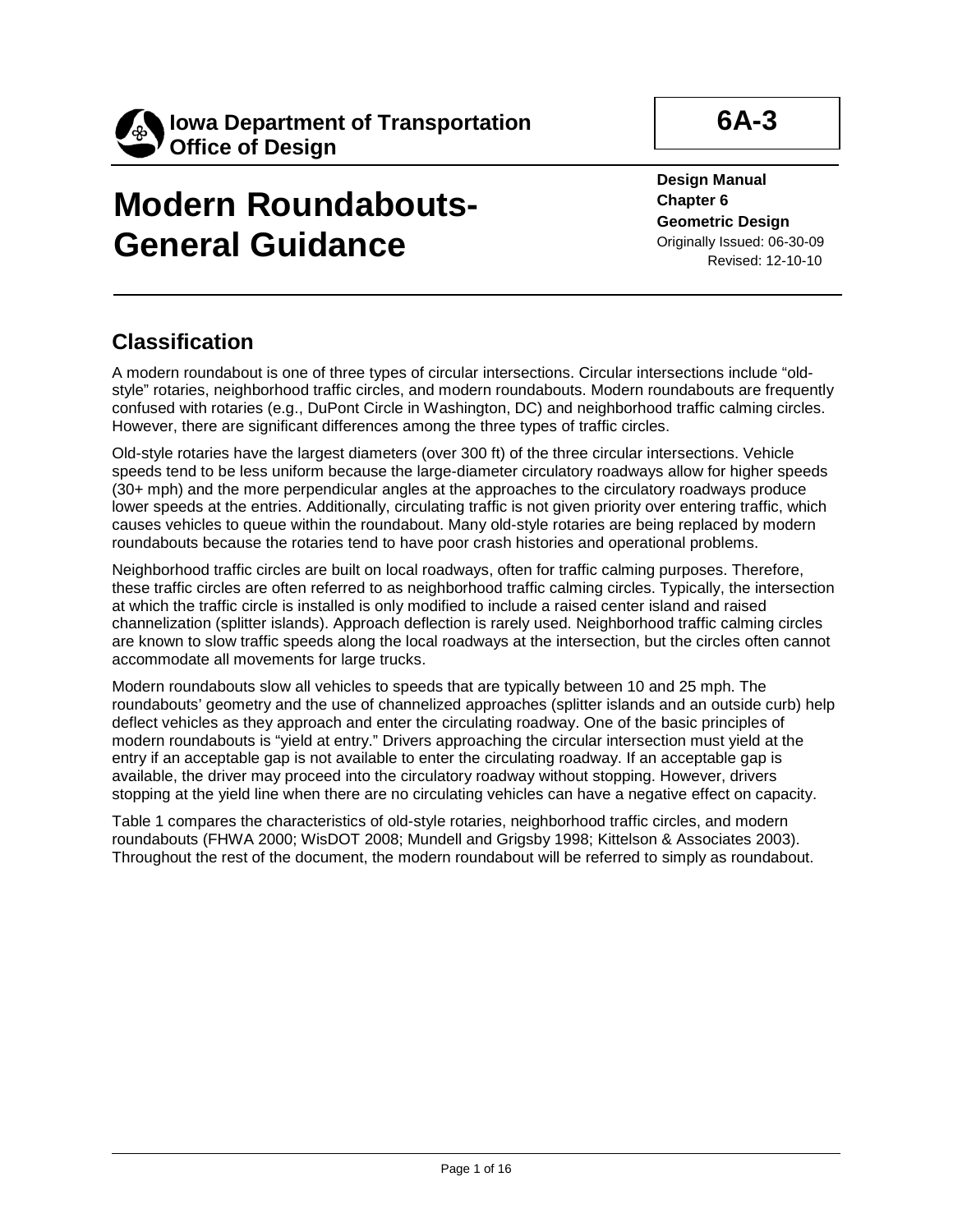|                        |                                                                                                     | <b>Neighborhood Traffic</b>                                                                            |                                                                               |
|------------------------|-----------------------------------------------------------------------------------------------------|--------------------------------------------------------------------------------------------------------|-------------------------------------------------------------------------------|
|                        | <b>Modern Roundabout</b>                                                                            | <b>Calming Circles</b>                                                                                 | <b>Old-style Rotary</b>                                                       |
| <b>Example</b>         | Coralville, Iowa (Photo                                                                             | Boulder, Colorado (Photo                                                                               | DuPont Circle,<br>Washington, DC (Image                                       |
|                        | courtesy of Hillary<br>Isebrands)                                                                   | courtesy of Hillary<br>Isebrands)                                                                      | source Google Earth Pro)                                                      |
| <b>Traffic Control</b> | Yield on all entries                                                                                | Stop control, yield control,<br>or no control                                                          | Stop control, no control,<br>signalized                                       |
| <b>Priority</b>        | Circulating vehicles have<br>the right of way                                                       | Circulating vehicles have<br>the right of way                                                          | Some allow for the<br>circulating vehicles to<br>yield to entering vehicles   |
| <b>Deflection</b>      | Entry angles create<br>deflection to control<br>speeds                                              | Entry angles close to 90°                                                                              | Entry angles close to 90°                                                     |
| <b>Speed</b>           | Low speeds (< 25mph)                                                                                | Low speeds (< 25mph)                                                                                   | Higher speeds (> 25mph)                                                       |
| <b>Diameter</b>        | Small inscribed circle<br>diameters (80 ft - 200 ft)<br>Mini roundabout $(45 ft - 80 20 ft)$<br>ft) | Center island diameters (<                                                                             | Large inscribed circle<br>diameters $(> 300 ft)$                              |
| <b>Pedestrians</b>     | Access only allowed<br>across the approach legs                                                     | Access only allowed across<br>the approach legs                                                        | Access can be allowed to<br>the center island and<br>across the approach legs |
| <b>Parking</b>         | No parking within the<br>circulating roadway                                                        | No parking within the<br>circulating roadway                                                           | Parking is sometimes<br>allowed within the<br>circulating roadway             |
| <b>Circulation</b>     | All vehicles travel<br>counterclockwise and<br>pass to the right of the<br>center island            | Some turning traffic may be Some traffic may be<br>allowed to pass to the left<br>of the center island | allowed to pass to the left<br>of the center island                           |

#### **Table 1. Comparison of old-style rotaries, neighborhood traffic calming circles, and modern roundabouts**

# **Key roundabout features and geometric elements**

Understanding the geometric and design features of a modern roundabout is important for understanding how a roundabout functions and operates. These features should communicate to drivers and pedestrians as they navigate the intersection. For example, the deflection caused by the splitter island is critical for preventing wrong way movements and for slowing traffic at the entries.

The roundabout design is also focused on achieving consistent speed through the intersection. Therefore, overdesigning for safety (e.g., large diameter, wide lanes, paved shoulders, excessive signing) may actually encourage higher speeds and less uniform vehicle paths and thus cause more confusion to drivers unfamiliar with roundabouts. Figure 1 and Table 2 (FHWA 2000; WisDOT 2008; Kittelson & Associates 2003; WSDOT 2007; Rodegerdts et al. 2007) define key roundabout features, and Figure 2 and Table 3 (FHWA 2000; WisDOT 2008; Kittelson & Associates 2003; WSDOT 2007; Rodegerdts et al. 2007) describe and illustrate key geometric elements.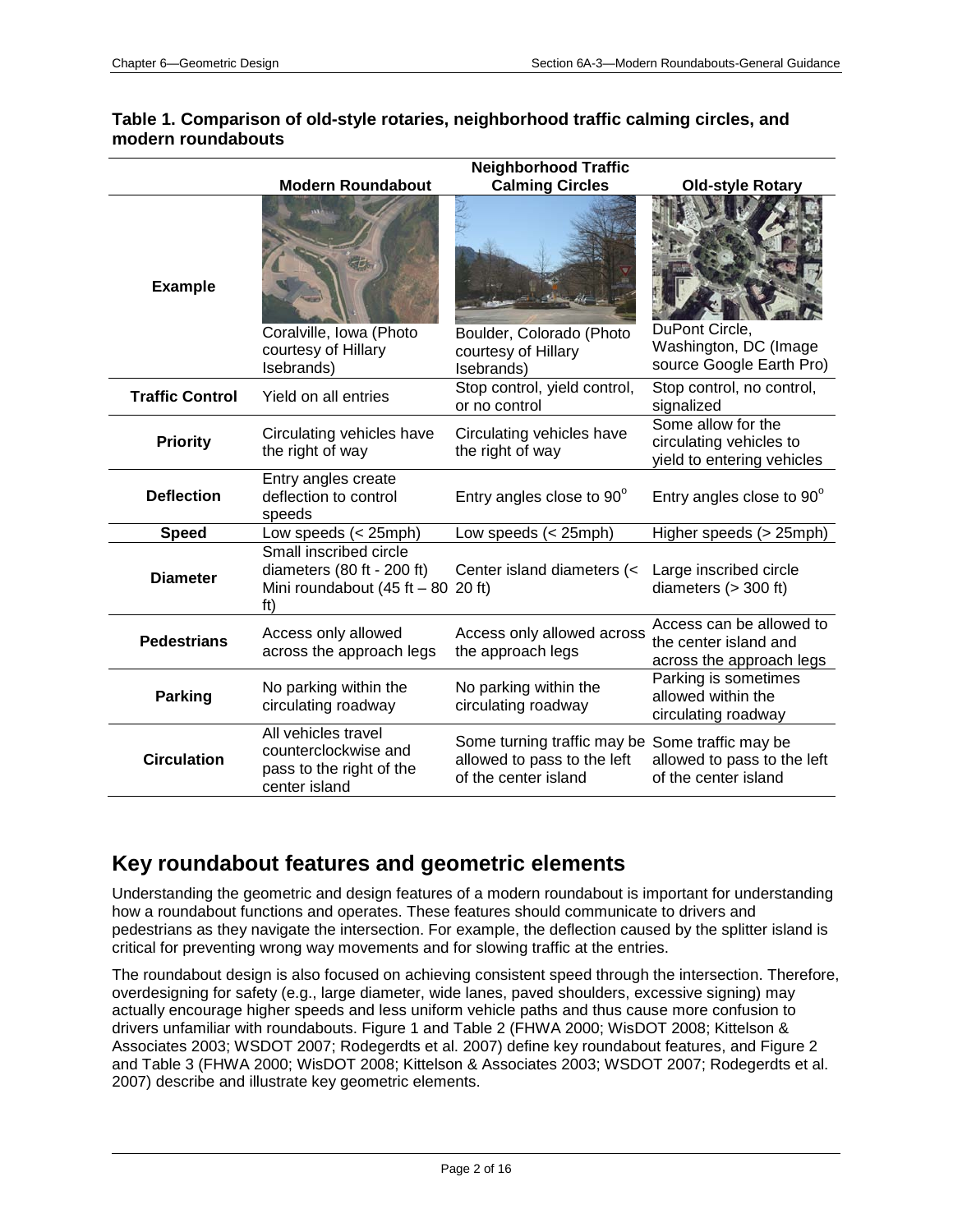

**Figure 1. Roundabout features (Photo courtesy of Hillary Isebrands)**

|  |  | Table 2. Key roundabout features |
|--|--|----------------------------------|
|--|--|----------------------------------|

| <b>Feature</b>                        | <b>Description</b>                                                                                                                                                                                                                                                                                                                                      |
|---------------------------------------|---------------------------------------------------------------------------------------------------------------------------------------------------------------------------------------------------------------------------------------------------------------------------------------------------------------------------------------------------------|
| Center island                         | A raised area in the center of the roundabout. Intentionally designed to<br>discourage encroachment and to draw attention to the roundabout by<br>blocking the view of the through roadway on the horizon.                                                                                                                                              |
| Circulatory or circulating<br>roadway | The curved roadway used by vehicles to travel in a counterclockwise<br>manner around the center island.                                                                                                                                                                                                                                                 |
| Truck apron                           | A mountable apron between the circulating roadway and the non-<br>mountable center island to allow room for larger vehicles to track around the<br>center island. Typically 2 in. to 4 in. in height. Acceptable for both single-<br>lane and multi-lane roundabouts.                                                                                   |
| Splitter island                       | A raised island on the approaches used to separate entering and exiting<br>traffic, deflect entering vehicles, and provide refuge for pedestrians.                                                                                                                                                                                                      |
| Outside curbing                       | Mountable or non-mountable curb defining the outside edge of the<br>pavement on each approach, around the circulatory roadway, and<br>continuing outside the adjacent exit. Improves delineation and discourages<br>corner cutting. Ideally begins at the deceleration point on each approach.<br>Figure 3 shows outside curbing at a rural roundabout. |
| Yield line/point                      | Indicated by a yield sign and sometimes supplemented with "shark tooth"<br>pavement marking. Entering vehicles must yield at the yield line if an<br>adequate gap is not immediately available in the circulatory roadway.                                                                                                                              |
| Landscaping buffer                    | Grass and/or small plantings used between the circulating roadway and the                                                                                                                                                                                                                                                                               |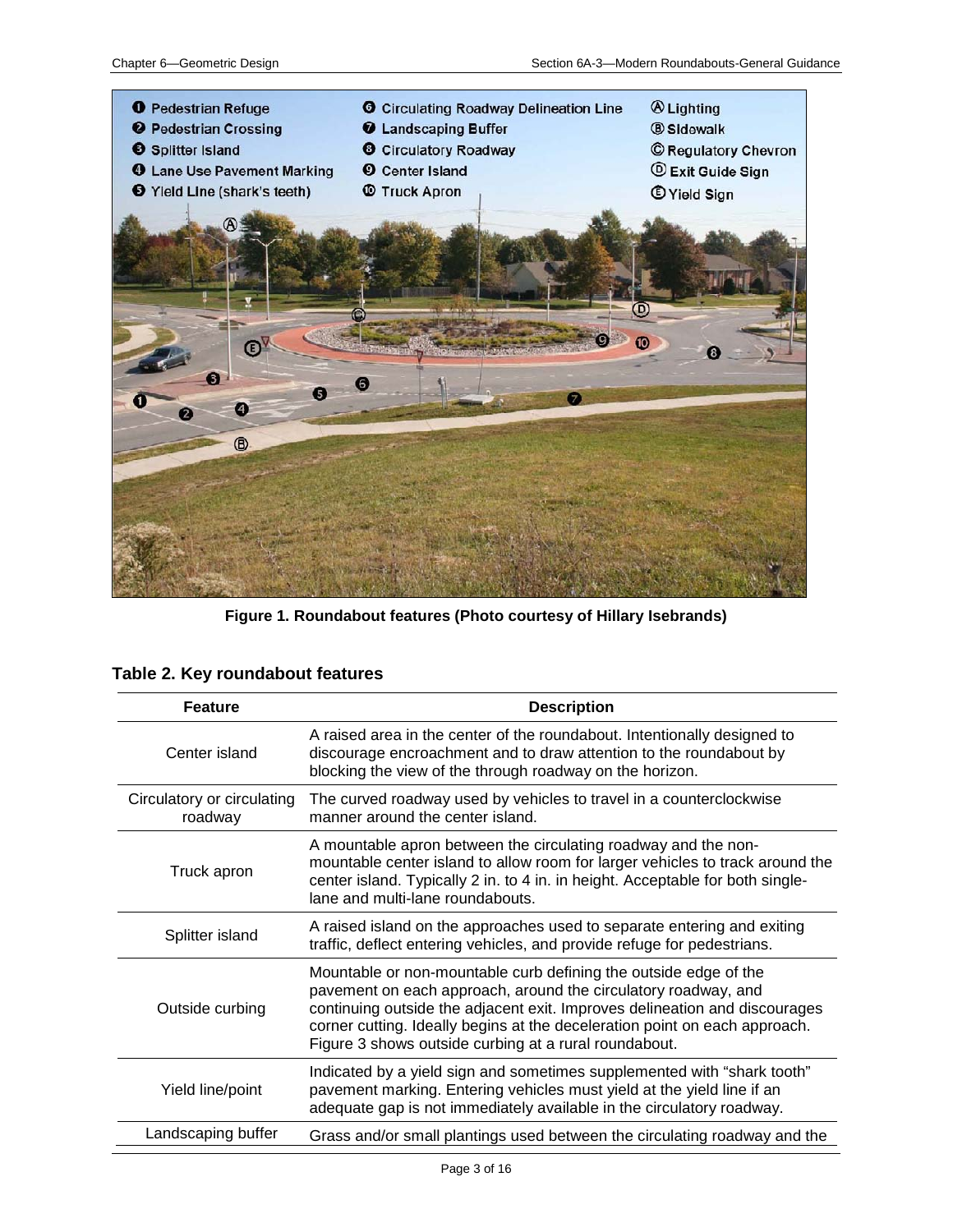|           | sidewalk. Provides a place for snow storage, separates vehicular traffic and<br>pedestrians and bicycles, and encourages and guides pedestrians and<br>bicyclist to cross the roadway only at the designated crosswalk locations.                                                                                                                                                       |
|-----------|-----------------------------------------------------------------------------------------------------------------------------------------------------------------------------------------------------------------------------------------------------------------------------------------------------------------------------------------------------------------------------------------|
| Sidewalk  | Used in urban areas to accommodate pedestrians.                                                                                                                                                                                                                                                                                                                                         |
| Bike ramp | Allows for bicyclists to exit the traveling lane to the sidewalk and use the<br>crosswalks as a pedestrian would. (It is recommended that only<br>experienced bicyclists be encouraged to use the roadway and that novice<br>riders exit the roadway and use the crosswalks.) The typical bike ramp exit<br>angle is $30^{\circ}$ to $45^{\circ}$ . Figure 3 shows a typical bike ramp. |
| Lighting  | Provides illumination for all potential conflict areas, including the beginning<br>of the splitter island, all crosswalks, and entries and exits to the circulatory<br>roadway. Figure 3 shows typical approach lighting at a rural roundabout.                                                                                                                                         |



**Figure 2. Key roundabout geometric elements (Photo courtesy of Hillary Isebrands)**



**Figure 3. Typical bike ramp (left), outside curbing on the approach (right) (Photos courtesy of Hillary Isebrands)**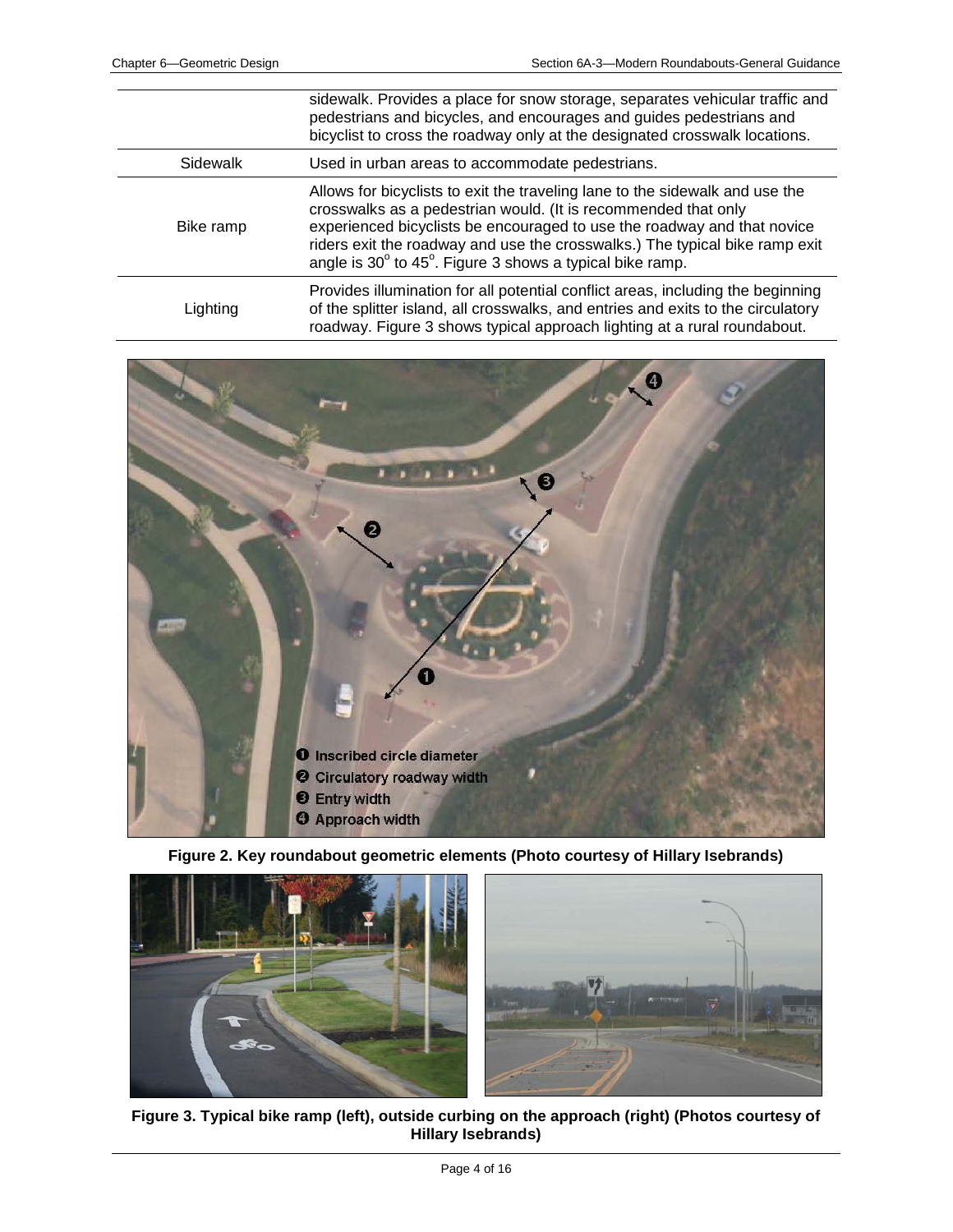### **Table 3. Key roundabout geometric elements**

| <b>Element</b>                                 | <b>Description</b>                                                                                                                                                                                                                                                                                                                                                                                                                                                     |
|------------------------------------------------|------------------------------------------------------------------------------------------------------------------------------------------------------------------------------------------------------------------------------------------------------------------------------------------------------------------------------------------------------------------------------------------------------------------------------------------------------------------------|
| Inscribed circle<br>diameter (ICD)             | Defines the size of the roundabout, measured between the outer edges of the<br>circulatory roadway. Typically 100 to 130 ft for single-lane roundabouts and 150<br>to 180 ft for double-lane roundabouts, but varies based on design vehicle<br>turning radius and intersection layout.                                                                                                                                                                                |
| Circulating or<br>circulatory roadway<br>width | The width of the circulatory roadway between the outer edge of the curbed<br>roadway and the curbed center island or truck apron. It does not include the<br>width of the truck apron and is typically between 1.0 and 1.2 times the<br>maximum entry width.                                                                                                                                                                                                           |
| Approach width                                 | Roadway width used by the approaching traffic. Typically 12 ft per lane.<br>Shoulders and wide lanes can lead to undesirably high speeds.                                                                                                                                                                                                                                                                                                                              |
| Entry width                                    | Width at the entry to the circulating roadway (where the approach meets the<br>inscribed circle), measured perpendicularly from the right face of the curb to the<br>left face of the curb. Typically 14 to 18 ft for a single-lane entry, but varies on<br>design vehicle turning radius.                                                                                                                                                                             |
| <b>Entry flare</b>                             | The widening of an approach lane from the standard lane width to a wider entry<br>width. Flare can increase capacity and accommodate off-tracking of large<br>trucks, but decreases path definition and increases speed variance.                                                                                                                                                                                                                                      |
| Deflection                                     | Entry deflection helps control vehicle speeds and prevents wrong-way<br>movements on the circulatory roadway.                                                                                                                                                                                                                                                                                                                                                          |
| Design speed, entry                            | The recommended maximum entry design speed is 25 mph (rural) and 20 mph<br>(urban) for single-lane roundabouts and 25 mph for multi-lane roundabouts.                                                                                                                                                                                                                                                                                                                  |
| Vehicle path radii                             | The roundabout design speed is based on the fastest movement through the<br>roundabout. However, speed consistency is important for all the movements.<br>$R_1$ , the minimum radius on the fastest through path prior to the yield line, and<br>$R5$ , the minimum radius on the fastest path of a right-turning vehicle, are<br>typically the most critical radii for design speed. Figure 4 (FHWA 2000, Exhibit<br>6-12, p. 139) shows the five vehicle path radii. |
| Fastest path                                   | Determines the speed of the roundabout. The fastest path of a single vehicle,<br>excluding all other traffic and lane markings, traversing from the entry, around<br>the circulating roadway, and through the exit. This is usually associated with the<br>through movement but can also be the right-turn movement.                                                                                                                                                   |
| Natural path                                   | The path an approaching vehicle will take through a multi-lane roundabout,<br>assuming traffic in all lanes. The speed and orientation of the vehicle at the<br>yield line determines the natural path.                                                                                                                                                                                                                                                                |
| Vehicle path overlap                           | Path overlap occurs on multi-lane roundabouts when the natural path through<br>the roundabout of one vehicle overlaps that of another vehicle. Occurs most<br>commonly on the approach when a vehicle in the right lane cuts off a vehicle in<br>the left lane as the vehicle enters the circulating lane. Figure 5 shows examples<br>of vehicle path overlap.                                                                                                         |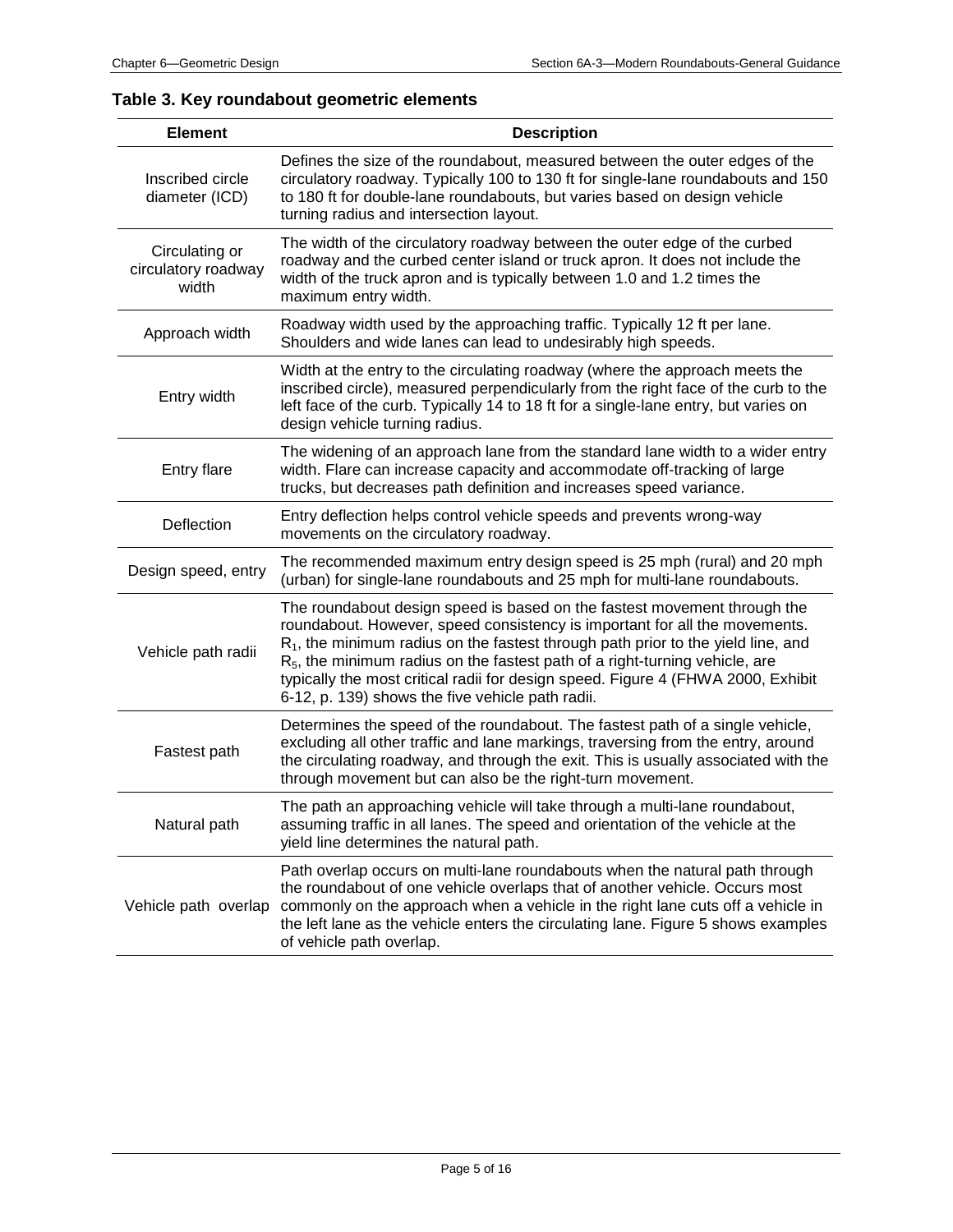

**Figure 4. Vehicle path radii**



**Figure 5. Roundabout design that encourages vehicle path overlap, aerial view (left) and driver's view (right)**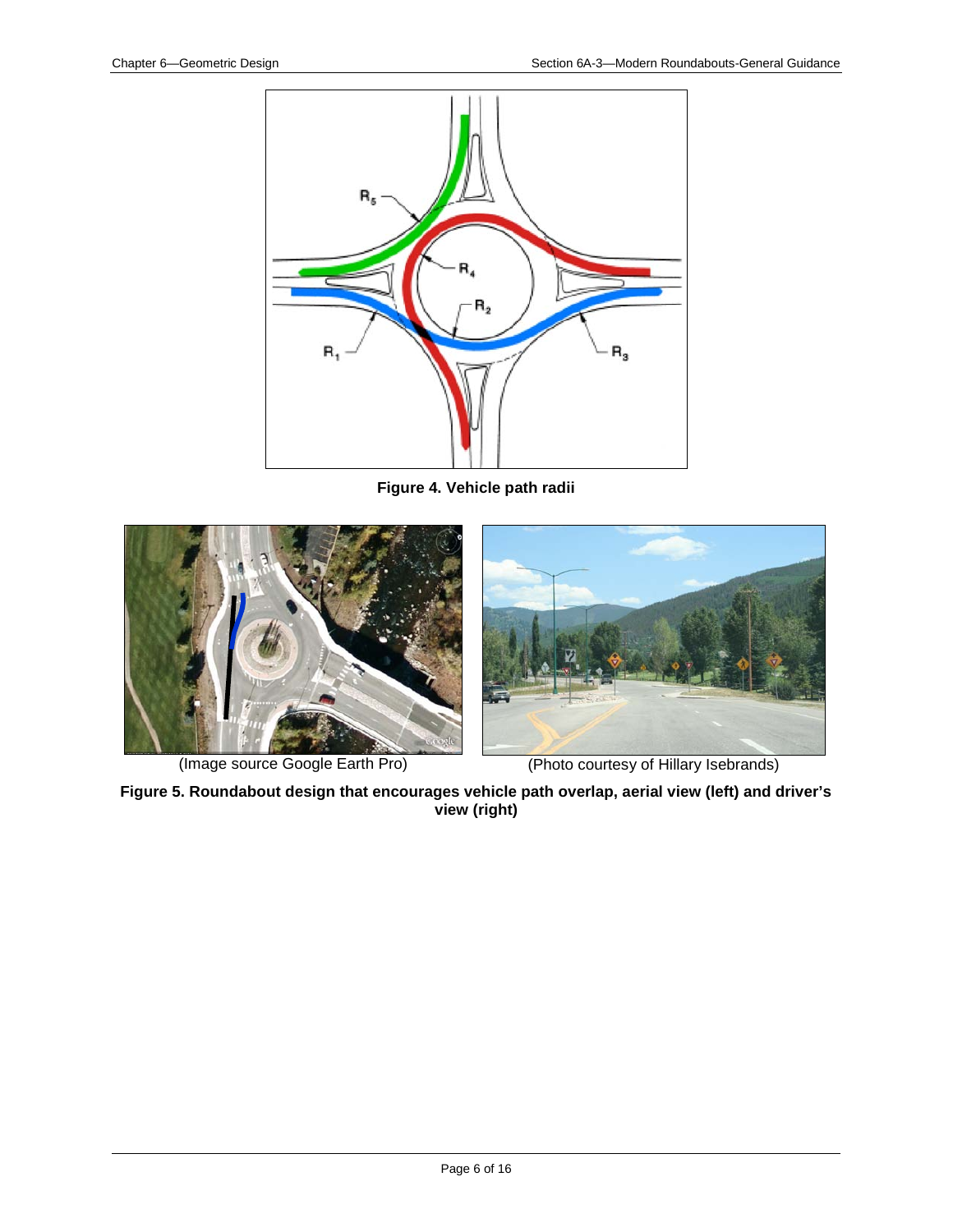# **Education**

Roundabouts have been proven to be efficient and safe intersections. However, unless an educational effort is undertaken early in the planning and preliminary design process, there will likely be resistance from the community because roundabouts are not common in Iowa. In addition to the early efforts, education must continue through construction and after the opening of the roundabout.

It is important for drivers and planner to understand that roundabouts do not change the basic principles of navigating through an intersection. For example, if a driver wants to turn left, the driver gets into the left lane on the approach to the intersection; if a driver wants to go straight, the driver looks for signing and pavement markings on the approach to the intersection that indicate which lane would be appropriate for that movement. Negotiating a roundabout involves five simple steps:

- 1. Select the appropriate lane in advance of a roundabout located on a multi-lane roadway (based on the movement desired at the intersection, either left, through, or right).
- 2. Yield to pedestrians in the crosswalk.
- 3. Yield to vehicles in the circulating roadway.
- 4. Once in the circulating roadway, signal at the desired exit.
- 5. Yield to pedestrians in the crosswalk.

The Insurance Institute for Highway Safety (IIHS 2001) surveyed drivers before and after the construction of roundabouts in their areas. Before construction, 31% of drivers were in favor of the roundabout and 41% were strongly opposed. A few months after the construction was completed, 63% of drivers were in favor of the roundabout and only 15% strongly opposed the roundabout.

More information on obtaining educational materials can be found at the end of this memorandum.

### **Safety**

Roundabouts have the ability to contribute to intersection safety by

- reducing all vehicular speeds,
- reducing the number of vehicle-vehicle and vehicle-pedestrian conflict points, and
- significantly reducing the most severe types of crashes (i.e., right-angle crashes are nearly eliminated).

Figure 6 (Robinson et al. 2000, Exhibit 5-2, p. 106) shows the reduction in vehicle-vehicle conflict points between a traditional four-approach intersection and a roundabout.



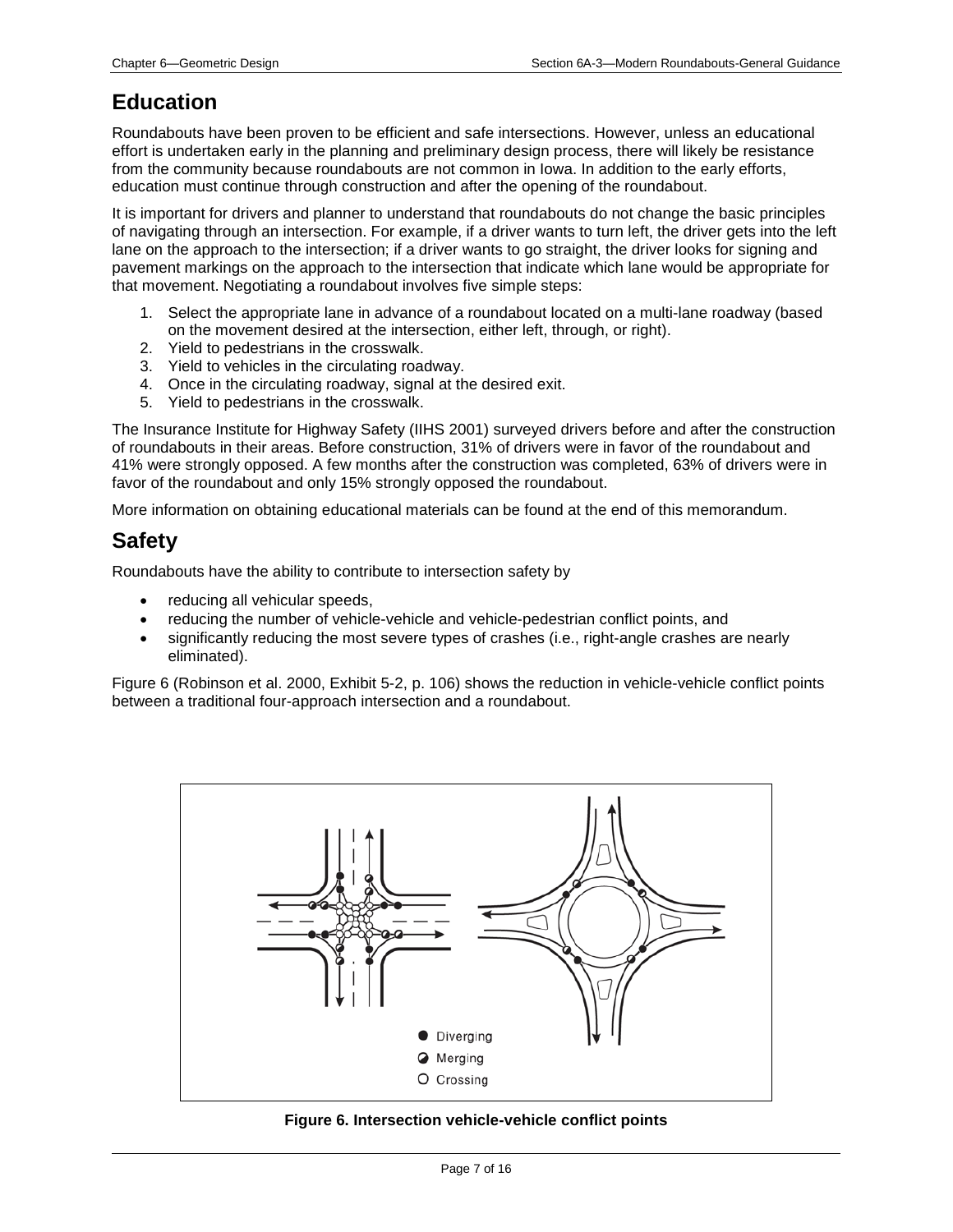A before and after study of 23 roundabout intersections in the United States showed a 40% reduction in all crashes and an 80% reduction in injury crashes (Persuad et al. 2001). The most recent study reporting crash statistics for roundabouts in the United States is found in NCHRP Report 572, *Roundabouts in the United States* (Rodegerdts et al. 2007). Based on this research, Table 4 (Rodegerdts et al. 2007, Table 28, p. 33) shows the actual and predicted crashes in the after condition and the associated change.

|                                |            |             | <b>Crashes</b> |               | <b>Crash prediction</b> |                     | Change, |                  |
|--------------------------------|------------|-------------|----------------|---------------|-------------------------|---------------------|---------|------------------|
|                                |            |             |                | recorded in   |                         | in after period, no |         | reduction (-) or |
|                                |            | # of lanes  |                | after period  |                         | roundabout          |         | increase $(+)$   |
| <b>Control before</b>          | # of sites | circulating | All            | <b>Injury</b> | All                     | <b>Injury</b>       | All     | <b>Injury</b>    |
| All sites                      | 55         | All         | 726            | 72            | 1122                    | 296                 | $-35%$  | $-76%$           |
|                                | 9          |             |                |               |                         |                     |         |                  |
| Signalized                     | (urban and | All         | 215            | 16            | 410                     | 70                  | $-48%$  | $-78%$           |
|                                | suburban)  |             |                |               |                         |                     |         |                  |
| All-way stop                   | 10         | All         | 93             | 17            | 89                      | 13                  | None    | $+28%$           |
| Two-way stop                   | 9          | Single      | 71             | 16            | 248                     | 125                 | $-72%$  | $-87%$           |
| control, rural                 |            |             |                |               |                         |                     |         |                  |
|                                | 27         | All         | 347            | 23            | 500                     | 89                  | $-31%$  | $-74%$           |
| Two-way stop                   |            |             |                |               |                         |                     |         |                  |
| control, urban<br>and suburban |            |             |                |               | 163                     | 44                  | $-56%$  | $-78%$           |
|                                | 16         | Single      | 75             | 10            |                         |                     |         |                  |

#### **Table 4. Before and after analysis of crashes**

Supporting the safety benefits of roundabouts, the FHWA released a Memorandum for the Consideration and Implementation of Proven Safety Countermeasures (2008), which identifies roundabouts as one of nine countermeasures being recognized and supported by the FHWA. The guidance statement reads:

Roundabouts are the preferred safety alternative for a wide range of intersections. Although they may not be appropriate in all circumstances, they should be considered as an alternative for all proposed new intersections on Federally-funded highway projects, particularly those with major road volumes less than 90 percent of the total entering volume. Roundabouts should also be considered for all existing intersections that have been identified as needing major safety or operational improvements. This would include freeway interchange ramp terminals and rural intersections.

### **Operations and design**

Roundabouts typically operate with lower vehicle delays than traditional intersections at capacity (Robinson et al. 2000). As vehicles approach a roundabout intersection, it is not necessary to come to a complete stop at the yield line unless there is not a large enough traffic gap within the circulatory roadway. This fundamental function of a roundabout contributes to its efficient operation and the resulting reduction in delays. Table 5 shows examples of average delays per vehicle (excluding geometric delay) at the MUTCD peak-hour signal warrant threshold, which takes into account the percentage of left-turning vehicles and vehicles per hour (vph). The information provided in Table 5 was extracted from the FHWA Guide (Robinson et al. 2000, Exhibit 3-7, p. 63).

|  |  |  |  |  | Table 5. Average delay per vehicle considering volume and left turns |  |
|--|--|--|--|--|----------------------------------------------------------------------|--|
|--|--|--|--|--|----------------------------------------------------------------------|--|

|           |                   | <b>Total major street</b> |               | Average delay per vehicle (sec) |
|-----------|-------------------|---------------------------|---------------|---------------------------------|
|           | Left turns $(\%)$ | volume (vph)              | <b>Signal</b> | <b>Roundabout</b>               |
| Example 1 | 10                | 700                       | 13            | <2                              |
| Example 2 | 10                | 1,000                     | 14            | <2                              |
| Example 3 | 10                | 1,300                     | 14            | <2                              |
| Example 4 | 10                | 1,500                     | 15            | <2                              |
| Example 5 | 50                | 700                       | 15            | 3                               |
| Example 6 | 50                | 1,000                     | 16            | 3                               |
| Example 7 | 50                | 1,300                     | 17            | 5                               |
| Example 8 | 50                | 1,500                     | 19            |                                 |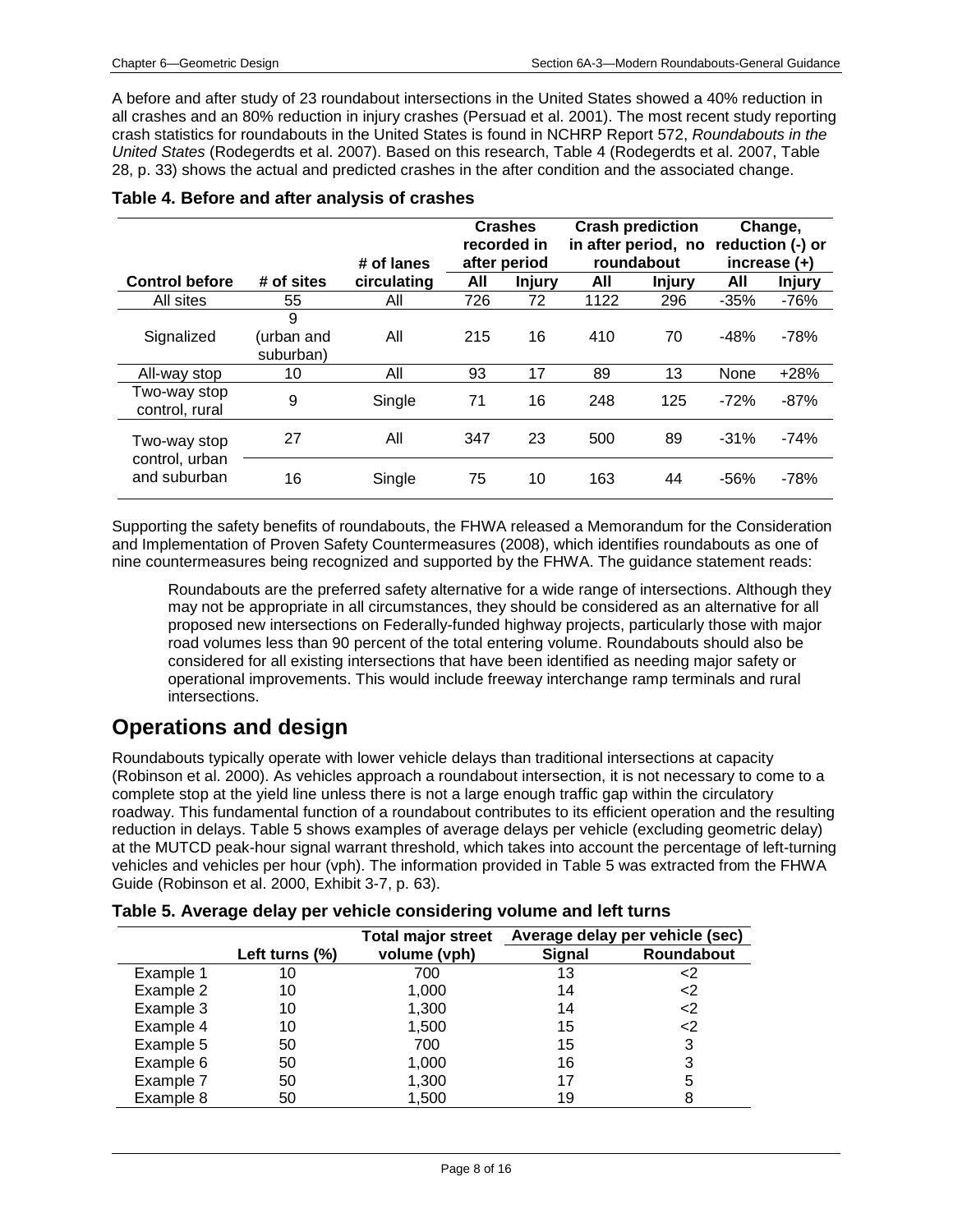The FHWA provides "rule of thumb" hourly approach volume capacities for single- and double-lane roundabouts. For this analysis, the entering volume is defined by the volume of vehicles that will be entering the circulating roadway from a specific approach (i.e., the sum of through, left, right, and U-turn). The circulating volume is the volume of traffic that will be passing by that approach. The following estimates of hourly approach volume capacities at roundabouts can be used to help determine the number of circulating lanes needed:

Single-lane approach: entering volume + circulating volume < 1,200 vph Double-lane approach: entering volume + circulating volume < 2,000 vph

For example, if the traffic volumes for an intersection show that one or more of the approaches has an entering plus circulating volume near 1,200 vph, a single-lane roundabout may not have enough capacity for that intersection; a hybrid (part one-lane and part two-lane, depending on movements) or multi-lane roundabout may be needed to handle the traffic volumes.

For more detailed information about entering and circulating volumes, see the FHWA Guide (Robinson et al. 2000).

The FHWA Guide (Robinson et al. 2000) indicates a typical daily service volume of 20,000 vehicles per day (vpd) for a single-lane roundabout with four approach legs. (The daily service volume can be found by summing the two-way annual average daily traffic [AADT] volumes of all approaches and dividing by two.) Figure 7 (Robinson et al. 2000, Exhibit 3-1, p. 57) provides a conservative planning-level estimate using maximum daily service volumes for a four-leg roundabout.



#### **Figure 7. Maximum daily service volumes for four-leg roundabouts**

Additionally, WisDOT (2008) suggests the following planning-level entry capacities:

- "Single-lane roundabouts can be expected to handle an AADT of approximately 25,000 vpd and peak-hour flows between 2,000 vph and 2,500 vph."
- "Multi-lane roundabouts (two- and three-lane entries) can be expected to handle AADTs between 25,000 and 55,000 vpd and peak-hour flows between 2,500 vph and 5,500 vph."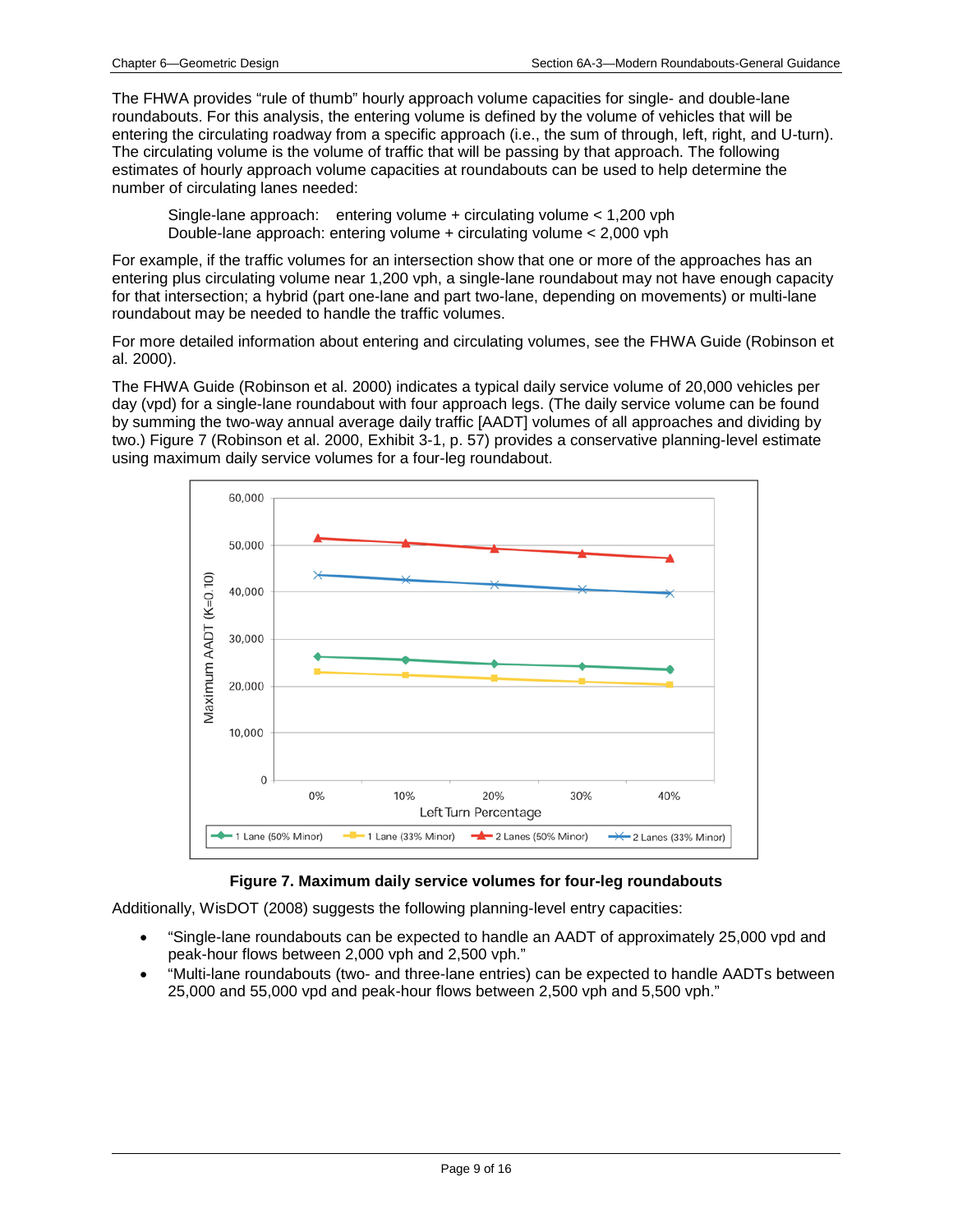### **Considerations and Feasibility**

When a project includes either construction of a new intersection or reconstruction of an existing one, multiple design alternatives should be prepared. Development and evaluation of these alternatives is based on many needs and concerns, some of which may contradict another. Such things as design requirements, safety, operations, economics, environmental concerns, the relationship of the intersection to the adjacent roadway network, and site-specific constraints all need to be considered. Balancing these competing needs is essential to assure the most efficient and safe intersection is constructed.

When developing intersection alternatives, it is especially important to identify and investigate industrialized areas in close proximity to the intersection. The presence of large vehicles, combination trucks or over-size over-weight (OSOW) trucks, which come with industrialized zones place special design constraints on an intersection.

Additionally, it is important to understand how the intersecting routes serve regional transportation needs. It is necessary to know how frequently OSOW trucks are permitted to travel on a particular route. In order to build a roundabout, improvement on parallel routes may be necessary to continue to meet the regional transportation needs.

When a roundabout is being considered, addressing the needs of the trucking industry will be a key aspect to establish its viability.

While single-lane roundabouts tend to be more forgiving with respect to minor design flaws, multi-lane roundabout design requires more experience to balance many design elements into a composition that clearly and intuitively leads drivers through the intersection at uniform speeds. Elements such as lane widths, approach alignment, deflection angles, curve radii, curb design, signing, and pavement markings become much more important to the design and overall success of a multi-lane roundabout project.

The consideration, investigation, and recommendation of an intersection alternative all require good design and engineering judgment. Table 6 provides guidance and supporting information on factors related to the feasibility of roundabouts. The following rating system is used in Table 6 to define the three categories:



The presence of one or more factors for which a roundabout alternative would be not recommended suggests that these factors need to be carefully considered when choosing an alternative. However, such factors do not necessarily preclude a roundabout alternative from further consideration.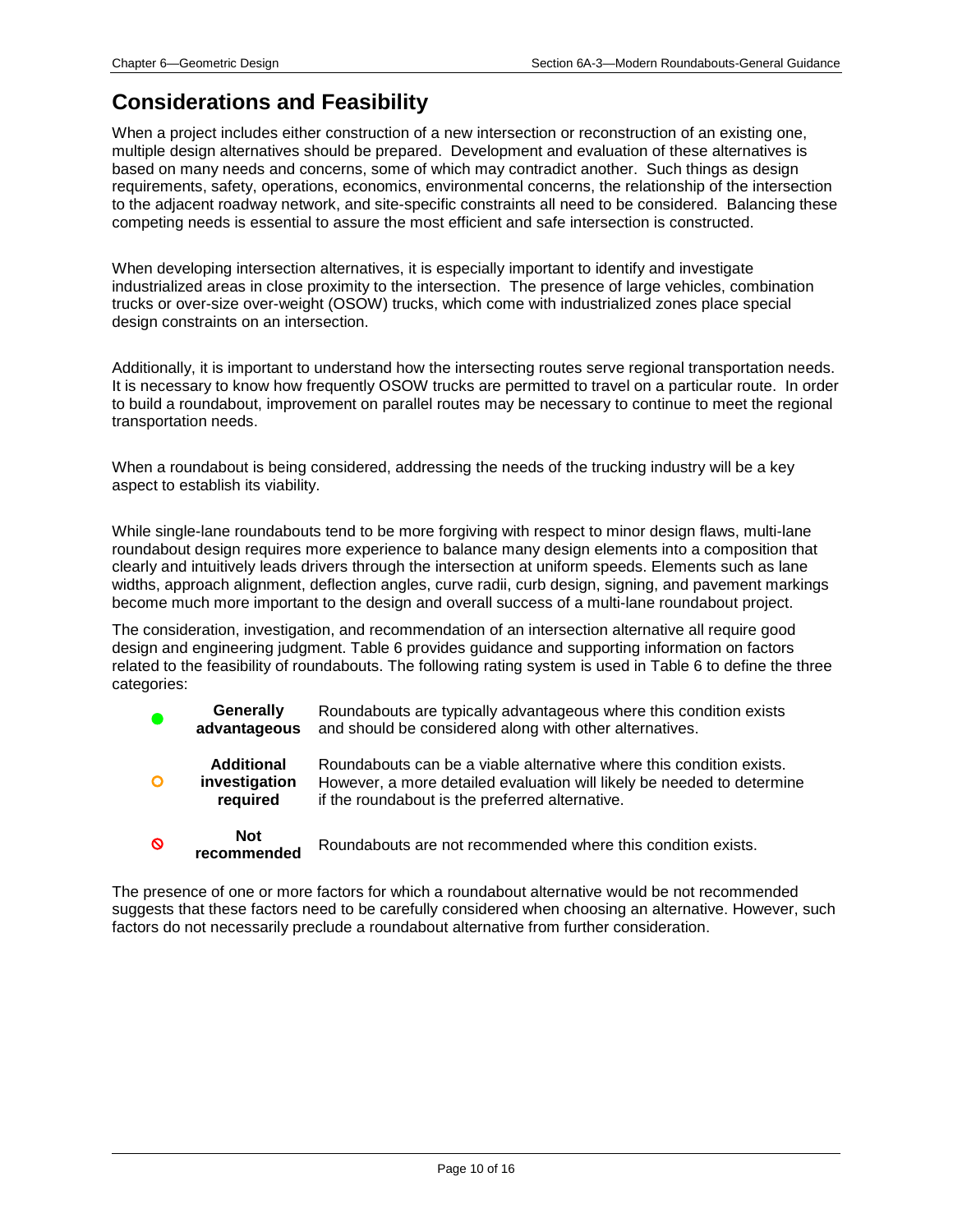#### **Table 6. Important factors when considering a roundabout**

| <b>Safety factors</b>                                                                                                                                                                                                                                                                                                                                       |                                                                                                                                                                                                                                                                                       |
|-------------------------------------------------------------------------------------------------------------------------------------------------------------------------------------------------------------------------------------------------------------------------------------------------------------------------------------------------------------|---------------------------------------------------------------------------------------------------------------------------------------------------------------------------------------------------------------------------------------------------------------------------------------|
| Poor crash history (with injury crashes) at two-way                                                                                                                                                                                                                                                                                                         | Right-angle crashes                                                                                                                                                                                                                                                                   |
| stop-controlled or signalized intersections with high                                                                                                                                                                                                                                                                                                       | Left-turn crashes                                                                                                                                                                                                                                                                     |
| proportion of these crash types:                                                                                                                                                                                                                                                                                                                            | Red light or Stop sign running                                                                                                                                                                                                                                                        |
| Note: Four-way stop intersections and roundabouts have similar crash histories, whereas two-<br>way stop-controlled and signalized intersections have much higher crash rates than<br>roundabouts.                                                                                                                                                          |                                                                                                                                                                                                                                                                                       |
| Non-motorized users                                                                                                                                                                                                                                                                                                                                         | High volume of pedestrians and high<br>volume of vehicles                                                                                                                                                                                                                             |
|                                                                                                                                                                                                                                                                                                                                                             | Sight-impaired pedestrians                                                                                                                                                                                                                                                            |
| Note: Roundabouts provide an intersection environment for pedestrians where speeds are low<br>vehicles to know when it is safe to proceed. Active research, NCHRP 3-78/3-78A, is<br>investigating the need to provide additional guidance for pedestrians at multi-lane<br>LLC Accord Doord quadorte that all multi long roundabout podpetrion grassings be | and pedestrians only cross one direction of vehicular traffic at a time and find refuge in the<br>splitter island. However, blind pedestrians can no longer rely on the sound of stopped<br>roundabouts, specifically blind and sight-impaired pedestrians. The recommendation by the |

U.S. Access Board suggests that all multi-lane roundabout pedestrian crossings be equipped with a pedestrian-activated signal to stop traffic (e.g., a high-intensity activated crosswalk [HAWK] signal).



**C** Generally advantageous **C** Additional location

Additional **Not**<br>investigation required **S** reco

recommended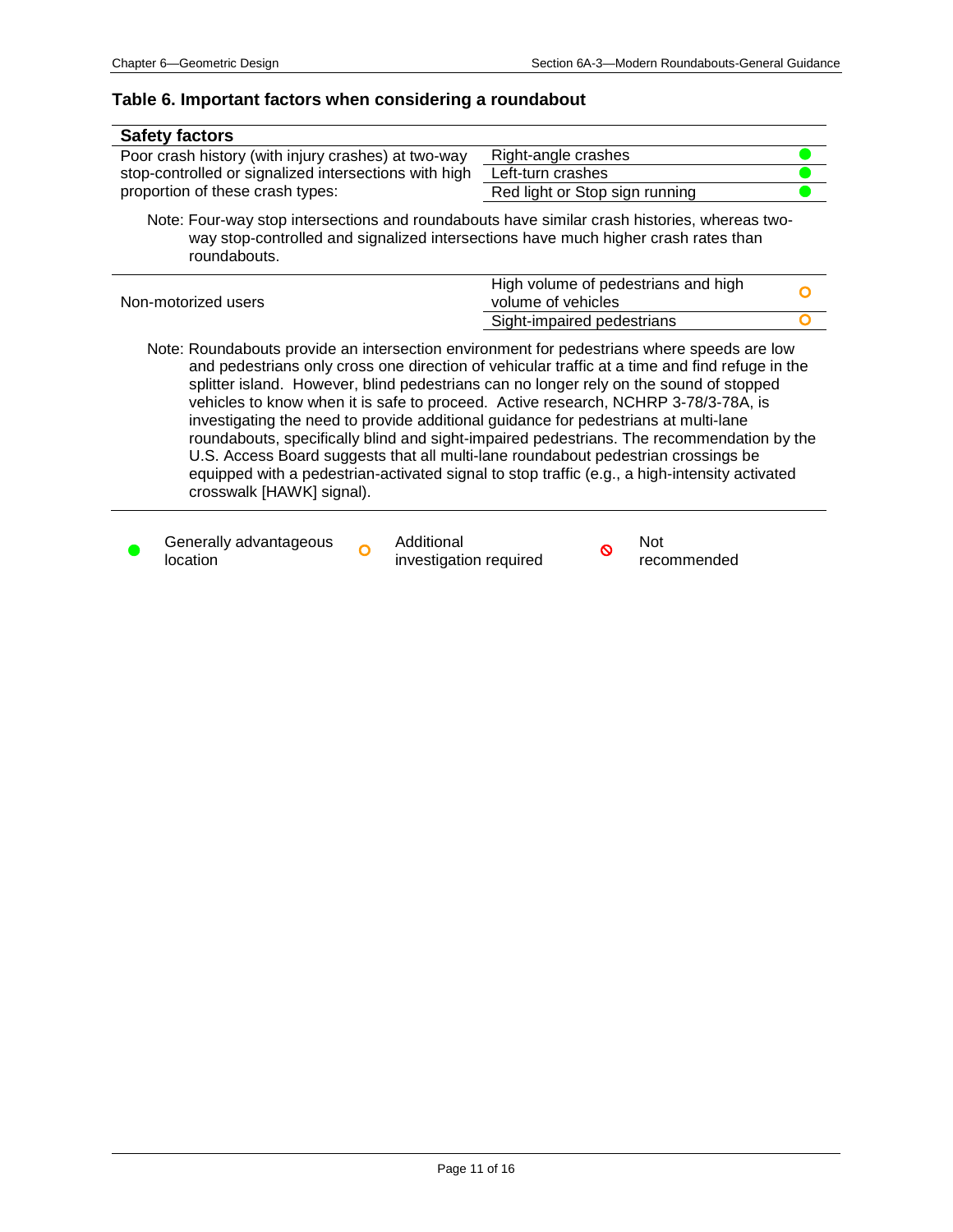# **Table 6. Important factors when considering a roundabout (continued)**

|                                                                                                                                                                                                                                                                                                                                                                                                                                                                                                                                                                                                                                                          | <b>Geometric factors</b>           |                                                               |                                                                                                                                                                                                                                                                                                                                                                                     |   |                    |  |
|----------------------------------------------------------------------------------------------------------------------------------------------------------------------------------------------------------------------------------------------------------------------------------------------------------------------------------------------------------------------------------------------------------------------------------------------------------------------------------------------------------------------------------------------------------------------------------------------------------------------------------------------------------|------------------------------------|---------------------------------------------------------------|-------------------------------------------------------------------------------------------------------------------------------------------------------------------------------------------------------------------------------------------------------------------------------------------------------------------------------------------------------------------------------------|---|--------------------|--|
|                                                                                                                                                                                                                                                                                                                                                                                                                                                                                                                                                                                                                                                          |                                    |                                                               | More than four legs                                                                                                                                                                                                                                                                                                                                                                 |   |                    |  |
|                                                                                                                                                                                                                                                                                                                                                                                                                                                                                                                                                                                                                                                          |                                    | Skewed                                                        |                                                                                                                                                                                                                                                                                                                                                                                     |   |                    |  |
|                                                                                                                                                                                                                                                                                                                                                                                                                                                                                                                                                                                                                                                          | Intersection geometry              |                                                               | Close to another intersection                                                                                                                                                                                                                                                                                                                                                       |   |                    |  |
|                                                                                                                                                                                                                                                                                                                                                                                                                                                                                                                                                                                                                                                          |                                    | Within 100 to 500 ft of a driveway                            |                                                                                                                                                                                                                                                                                                                                                                                     |   |                    |  |
|                                                                                                                                                                                                                                                                                                                                                                                                                                                                                                                                                                                                                                                          |                                    |                                                               | Note: Roundabouts provide flexibility at intersections where other intersections are in close<br>proximity. An adjacent side road approach may be realigned such that it can be added as a<br>leg to the roundabout. Intersections, including roundabouts, with more than 4 legs are still<br>undesirable, and require special design consideration to operate successfully.        |   |                    |  |
|                                                                                                                                                                                                                                                                                                                                                                                                                                                                                                                                                                                                                                                          | convenient U-turns.                |                                                               | Driveways can be difficult to accommodate near any intersection, both geometrically and<br>operationally. Roundabouts can provide more flexibility when driveways are within 100 ft to<br>500 ft of the intersection. Right-in- right-out turning restrictions can be implemented at<br>driveways near roundabouts while still minimizing traffic impacts, as roundabouts allow for |   |                    |  |
|                                                                                                                                                                                                                                                                                                                                                                                                                                                                                                                                                                                                                                                          |                                    |                                                               | Inadequate stopping sight distance                                                                                                                                                                                                                                                                                                                                                  |   | O                  |  |
| Sight distance                                                                                                                                                                                                                                                                                                                                                                                                                                                                                                                                                                                                                                           |                                    | Minimal intersection sight distance with adequate sight lines |                                                                                                                                                                                                                                                                                                                                                                                     |   |                    |  |
| Note: Stopping sight distance for a roundabout is critical at the entrance approach, within the<br>circulatory roadway, and on the exit approach (crosswalk). Intersection sight distance is<br>essentially the sight "triangle" (which may be on a curve) needed for a driver who does not<br>have the right of way to perceive and react to a conflicting pedestrian, vehicle, or bicyclist.<br>Roundabouts have an advantage over standard intersections in that there are fewer<br>conflicts to check for sight distance requirements. The minimum required sight distance is<br>actually preferred in order to keep speeds low at the intersection. |                                    |                                                               |                                                                                                                                                                                                                                                                                                                                                                                     |   |                    |  |
|                                                                                                                                                                                                                                                                                                                                                                                                                                                                                                                                                                                                                                                          | Generally advantageous<br>location |                                                               | Additional<br>investigation required                                                                                                                                                                                                                                                                                                                                                | ര | Not<br>recommended |  |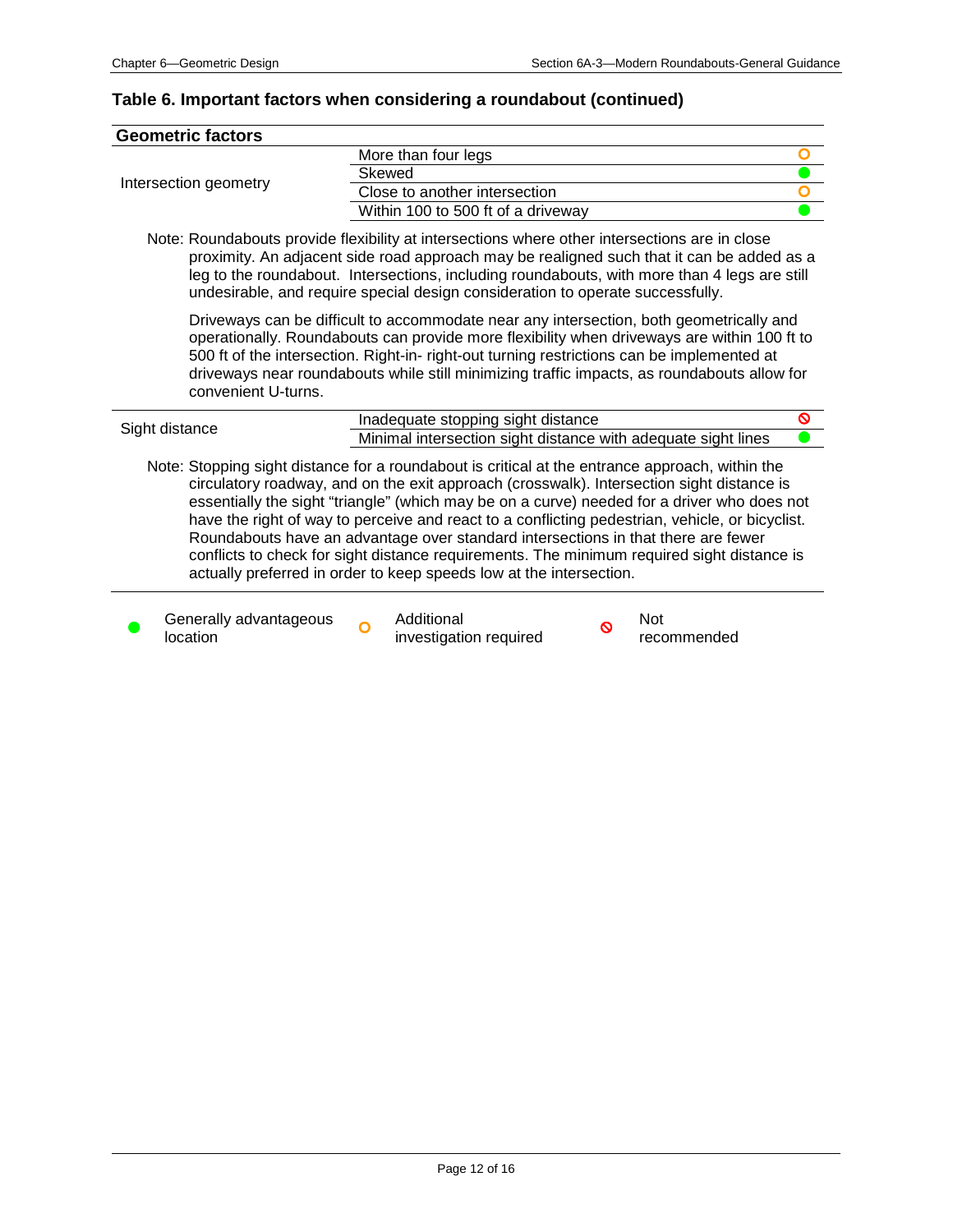### **Table 6. Important factors when considering a roundabout (continued)**

| <b>Operations</b>      |                                                                                                                                                                |   |  |  |
|------------------------|----------------------------------------------------------------------------------------------------------------------------------------------------------------|---|--|--|
|                        | Where queuing may extend into other intersections                                                                                                              |   |  |  |
| Near traffic signals   | Within a coordinated signal system                                                                                                                             |   |  |  |
|                        | Where modifications to traffic via signal timing is desired                                                                                                    |   |  |  |
|                        | Note: Traffic signals and roundabouts can and do exist on the same corridor. Intersections                                                                     |   |  |  |
|                        | on corridors need to be considered as part of a system and not on an individual or                                                                             |   |  |  |
|                        | isolated basis. With proper signal timing, coordination, and an operations analysis to                                                                         |   |  |  |
|                        | account for queuing between intersections, roundabouts and signalized intersections                                                                            |   |  |  |
| can be compatible.     |                                                                                                                                                                |   |  |  |
|                        | Major movement - peak hours                                                                                                                                    | O |  |  |
|                        | Minor movement - peak hours                                                                                                                                    |   |  |  |
| Two way stop delay for | Major movement - off-peak hours                                                                                                                                |   |  |  |
|                        | Minor movement - off-peak hours                                                                                                                                |   |  |  |
|                        | Peak hours                                                                                                                                                     |   |  |  |
| Four way stop delay    | Off- peak hours                                                                                                                                                |   |  |  |
|                        |                                                                                                                                                                |   |  |  |
|                        | Major movement - peak hours<br>Minor movement - peak hours                                                                                                     |   |  |  |
|                        | Major movement - off-peak hours                                                                                                                                |   |  |  |
| Signal delay for       |                                                                                                                                                                |   |  |  |
|                        | Minor movement - off-peak hours                                                                                                                                |   |  |  |
|                        | No left-turn lane                                                                                                                                              |   |  |  |
|                        | No protected left-turn phase                                                                                                                                   |   |  |  |
|                        | High percentage of vehicles turning left                                                                                                                       |   |  |  |
| Turning movements      | Major traffic movement changes direction                                                                                                                       |   |  |  |
|                        | In lieu of right turn on red                                                                                                                                   |   |  |  |
|                        | Need for U-turns                                                                                                                                               |   |  |  |
| Access management      | Right-in-right-out restrictions                                                                                                                                |   |  |  |
|                        |                                                                                                                                                                |   |  |  |
|                        | Note: Access management principles align with how roundabouts function and operate.                                                                            |   |  |  |
|                        | Corridors that are hampered with numerous accesses, especially those to<br>businesses, can benefit from roundabouts. Roundabouts facilitate the use of U-turns |   |  |  |
|                        | at intersections and allow for right turns into driveways and parking lots rather than                                                                         |   |  |  |
|                        | left turns across traffic. The impacts of right-in-right-out restrictions and closed                                                                           |   |  |  |
|                        | medians become reduced when roundabouts provide a natural U-turn at an adjacent                                                                                |   |  |  |
| intersection.          |                                                                                                                                                                |   |  |  |
|                        |                                                                                                                                                                |   |  |  |
|                        | Exit ramps with a high number of left turns                                                                                                                    |   |  |  |
|                        | Limited storage on ramp                                                                                                                                        |   |  |  |
|                        | Where headway between vehicles is important as vehicles                                                                                                        |   |  |  |
| Interchange ramps      | enter a freeway/expressway                                                                                                                                     |   |  |  |
|                        | High percentage of large trucks                                                                                                                                | O |  |  |
|                        | Regular OSOW trucks                                                                                                                                            |   |  |  |
|                        |                                                                                                                                                                |   |  |  |
| Generally advantageous | Additional<br>Not<br>$\overline{O}$<br>O                                                                                                                       |   |  |  |
| location               | investigation required<br>recommended                                                                                                                          |   |  |  |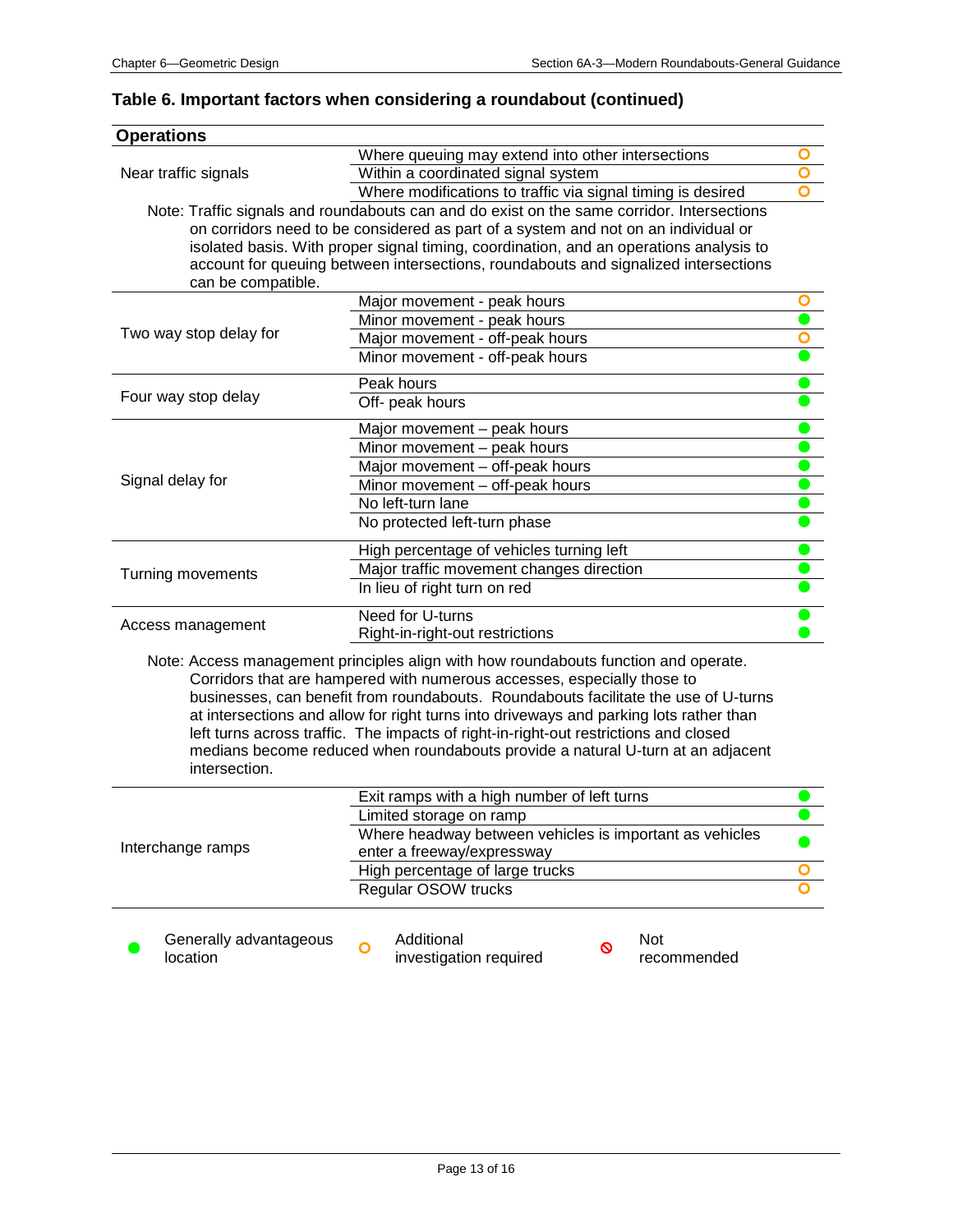# **Table 6. Important factors when considering a roundabout (continued)**

| <b>Roadway environment factors</b>          | Large percentage of trucks                                                                                                                                                                                                                                                                                                                                                                                                                                                                                                                                                                                                           | O                       |
|---------------------------------------------|--------------------------------------------------------------------------------------------------------------------------------------------------------------------------------------------------------------------------------------------------------------------------------------------------------------------------------------------------------------------------------------------------------------------------------------------------------------------------------------------------------------------------------------------------------------------------------------------------------------------------------------|-------------------------|
| Steep/long grades (> 3%)                    | Mostly passenger vehicles                                                                                                                                                                                                                                                                                                                                                                                                                                                                                                                                                                                                            |                         |
|                                             | Rural to urban                                                                                                                                                                                                                                                                                                                                                                                                                                                                                                                                                                                                                       |                         |
|                                             | Divided roadway to undivided roadway                                                                                                                                                                                                                                                                                                                                                                                                                                                                                                                                                                                                 |                         |
|                                             | Four-lane expressway                                                                                                                                                                                                                                                                                                                                                                                                                                                                                                                                                                                                                 | $\bullet$               |
|                                             | Land use change                                                                                                                                                                                                                                                                                                                                                                                                                                                                                                                                                                                                                      | $\bullet$               |
| Speed and speed changes                     | Gateway to a community                                                                                                                                                                                                                                                                                                                                                                                                                                                                                                                                                                                                               |                         |
|                                             | Traffic calming                                                                                                                                                                                                                                                                                                                                                                                                                                                                                                                                                                                                                      |                         |
|                                             | High-speed approaches                                                                                                                                                                                                                                                                                                                                                                                                                                                                                                                                                                                                                |                         |
|                                             | With preemption                                                                                                                                                                                                                                                                                                                                                                                                                                                                                                                                                                                                                      | O                       |
| Railroad crossings                          | On an approach leg                                                                                                                                                                                                                                                                                                                                                                                                                                                                                                                                                                                                                   | $\overline{\mathsf{o}}$ |
|                                             | Through the center island                                                                                                                                                                                                                                                                                                                                                                                                                                                                                                                                                                                                            | $\mathbf{\Omega}$       |
|                                             | Note: When railroad crossings are in proximity to roundabouts, the distance from the yield<br>line to the crossing, number of trains per day, length of trains, and traffic volume on<br>the approach with the crossing should all be a part of the analysis of alternatives.                                                                                                                                                                                                                                                                                                                                                        |                         |
| Schools                                     | Near school zones                                                                                                                                                                                                                                                                                                                                                                                                                                                                                                                                                                                                                    |                         |
| safely guide students across the street.    | Roundabouts are also helpful because pedestrians only cross one direction of<br>vehicular traffic at a time and find refuge in the splitter island. If crossing guards are<br>present at or near the school, the guards can also find refuge in the splitter island to                                                                                                                                                                                                                                                                                                                                                               |                         |
| Developing areas                            | Traffic growth is expected due to future development and<br>traffic volumes and patterns are uncertain.                                                                                                                                                                                                                                                                                                                                                                                                                                                                                                                              | O                       |
| design of the roundabout.                   | Note: Roundabouts within a roadway network, on corridors, and in series provide flexibility<br>in developing areas. Roundabouts can potentially save right-of-way on approaches<br>to intersections by eliminating numerous left- and right-turn storage lanes and can be<br>used as part of a roadway system with stop-controlled and signal-controlled<br>intersections. Roundabouts can also eliminate or delay the future need for expensive<br>traffic signals and turn lanes. Where the design vehicle is a combination truck (WB-<br>50 or larger), the larger turning radius of these vehicles needs to be factored into the |                         |
| Industrial areas                            | High volume of large trucks<br>High percentage of turning trucks<br>Near wind energy facilities                                                                                                                                                                                                                                                                                                                                                                                                                                                                                                                                      | ଷ                       |
| design the roundabout for the large trucks. | Note: Industrialized areas often have a high percentage of large trucks, particularly<br>combination trucks, and possibly over-size, over-weight trucks (OSOW). The turning<br>radius for these vehicles is larger, which may require special accommodations in the<br>design of a roundabout. If an alternate route may be used, it will not be necessary to                                                                                                                                                                                                                                                                        |                         |
| Generally advantageous<br>location          | Additional<br>Not<br>O<br>investigation required<br>recommended                                                                                                                                                                                                                                                                                                                                                                                                                                                                                                                                                                      |                         |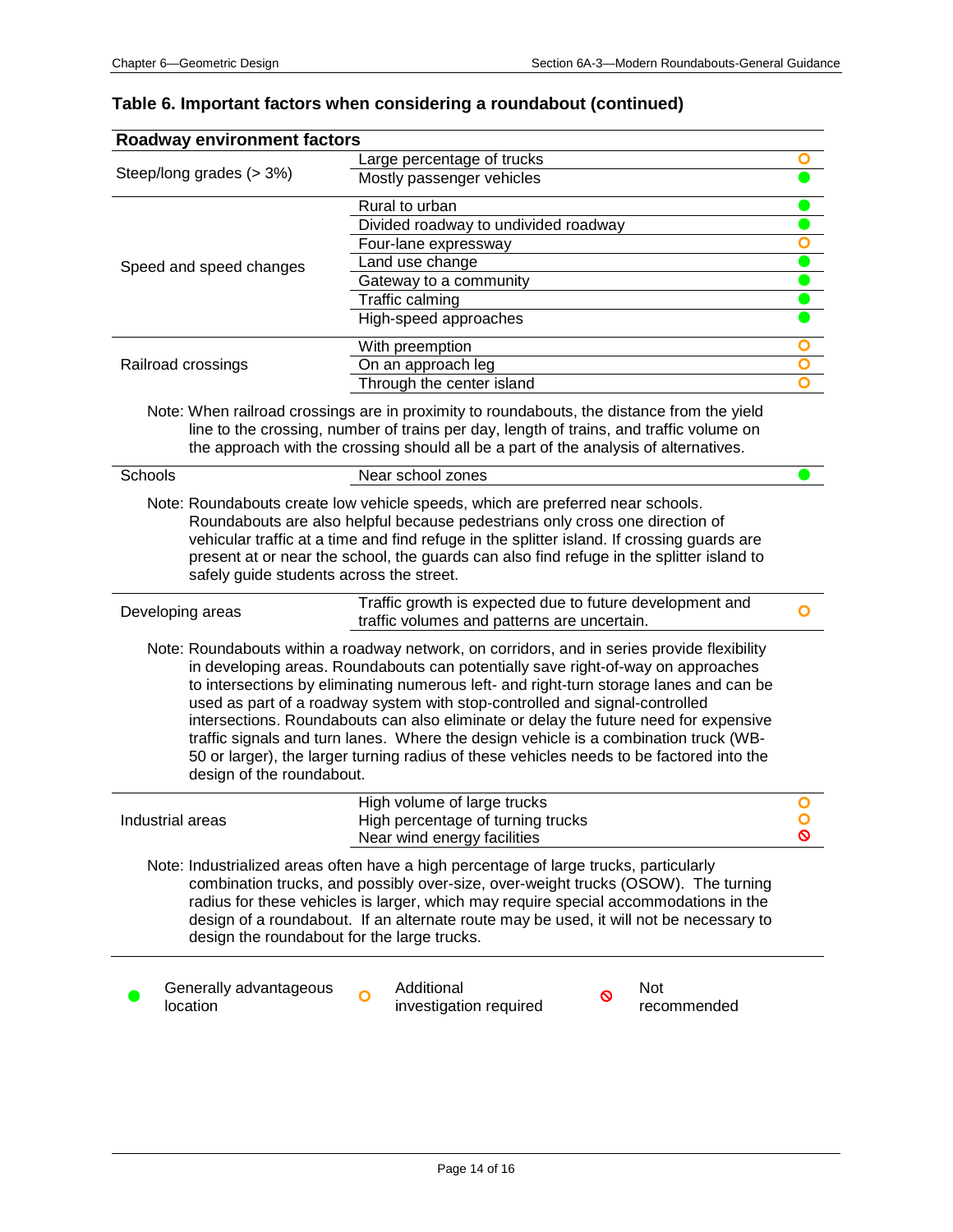Traffic Safety Engineer

#### **Table 6. Important factors when considering a roundabout (continued)**

| <b>Right-of-way factors</b>                                                                                                                                                                                                                                                                         |  |                                      |   |                    |  |
|-----------------------------------------------------------------------------------------------------------------------------------------------------------------------------------------------------------------------------------------------------------------------------------------------------|--|--------------------------------------|---|--------------------|--|
| Limitations                                                                                                                                                                                                                                                                                         |  | At the intersection                  |   |                    |  |
|                                                                                                                                                                                                                                                                                                     |  | On approaches (storage, turn lanes)  |   |                    |  |
| Note: Roundabouts fit the "wide nodes and narrow roads" concept. The approaches at<br>roundabouts do not require additional right-of-way for left- and right-turn lanes that a<br>traditional intersection may require. Mini roundabouts also provide flexibility where<br>right-of-way is limited. |  |                                      |   |                    |  |
| Generally advantageous<br>location                                                                                                                                                                                                                                                                  |  | Additional<br>investigation required | ∾ | Not<br>recommended |  |
| <b>For More Information</b><br><b>Methods Engineer</b>                                                                                                                                                                                                                                              |  |                                      |   |                    |  |

# **Peer Review Available Through Office of Traffic and Safety**

A national consultant is on contract with the Iowa DOT to conduct roundabout feasibility reviews, plan reviews, and assist with improvements to existing roundabouts at the request of any city or county, or the DOT. It is particularly important to submit information regarding traffic volumes, vehicle classes, and the selected design vehicle in the preliminary plans or a supplemental write up.

Contact the Iowa DOT district local systems engineer or Tim Simodynes, 515-239-1349, tim.simodynes@dot.iowa.gov.